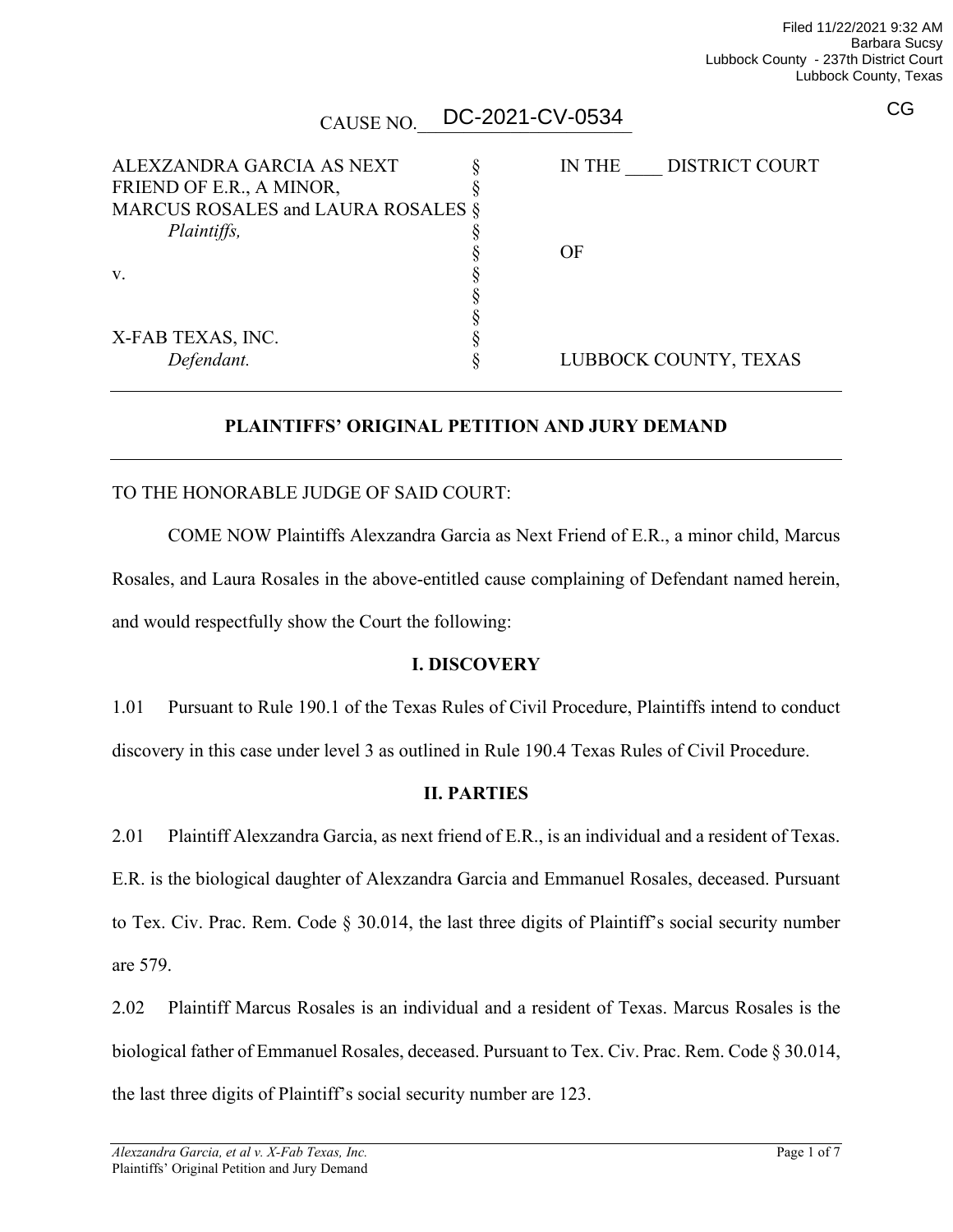2.03 Plaintiff Laura Rosales is an individual and a resident of Texas. Laura Rosales is the biological mother of Emmanuel Rosales, deceased. Pursuant to Tex. Civ. Prac. Rem. Code § 30.014, the last three digits of Plaintiff's social security number are 759.

2.04 Defendant X-FAB Texas, Inc. ("X-FAB") is a corporation with its principal place of business located at 2301 N. University Ave., Lubbock, Texas 79415. Defendant X-FAB can be served through its registered agent, MYRTLE D MCDONALD, 3305 66TH STREET, SUITE 3, LUBBOCK, TX 79413.

#### **III. JURISDICTION AND VENUE**

3.01 Venue is proper in Lubbock County, Texas, pursuant to TEX. CIV. PRAC. REM. CODE §  $15.002(a)(1)$ , because it is the county in which all or a substantial part of the events or omissions giving rise to the claim occurred

3.02 The amount of the Plaintiffs' damages is substantial and well in excess of the jurisdictional minimums of this Court. Many elements of damage cannot be determined with mathematical precision. Furthermore, the determination of many of these elements of damage is peculiarly within the province of the jury. Plaintiffs do not at this time seek any certain amount of damages for any of these particular elements of damage but would instead rely upon the collective wisdom of the jury to determine an amount that would fairly compensate Plaintiffs and hold Defendant accountable for its conduct. However, in order to comply with the pleading requirements of TEX. R. CIV. P. 47(C)(5), Plaintiffs plead that they seek monetary relief over \$1,000,000. Plaintiffs also seek judgment for all other relief to which Plaintiffs are entitled.

#### **IV. FACTS**

4.01 On or about November 12, 2021, Emmanuel Rosales was working at X-FAB's facility in Lubbock, Texas, which is equipped with a Deionized (DI) Water system. On the day of this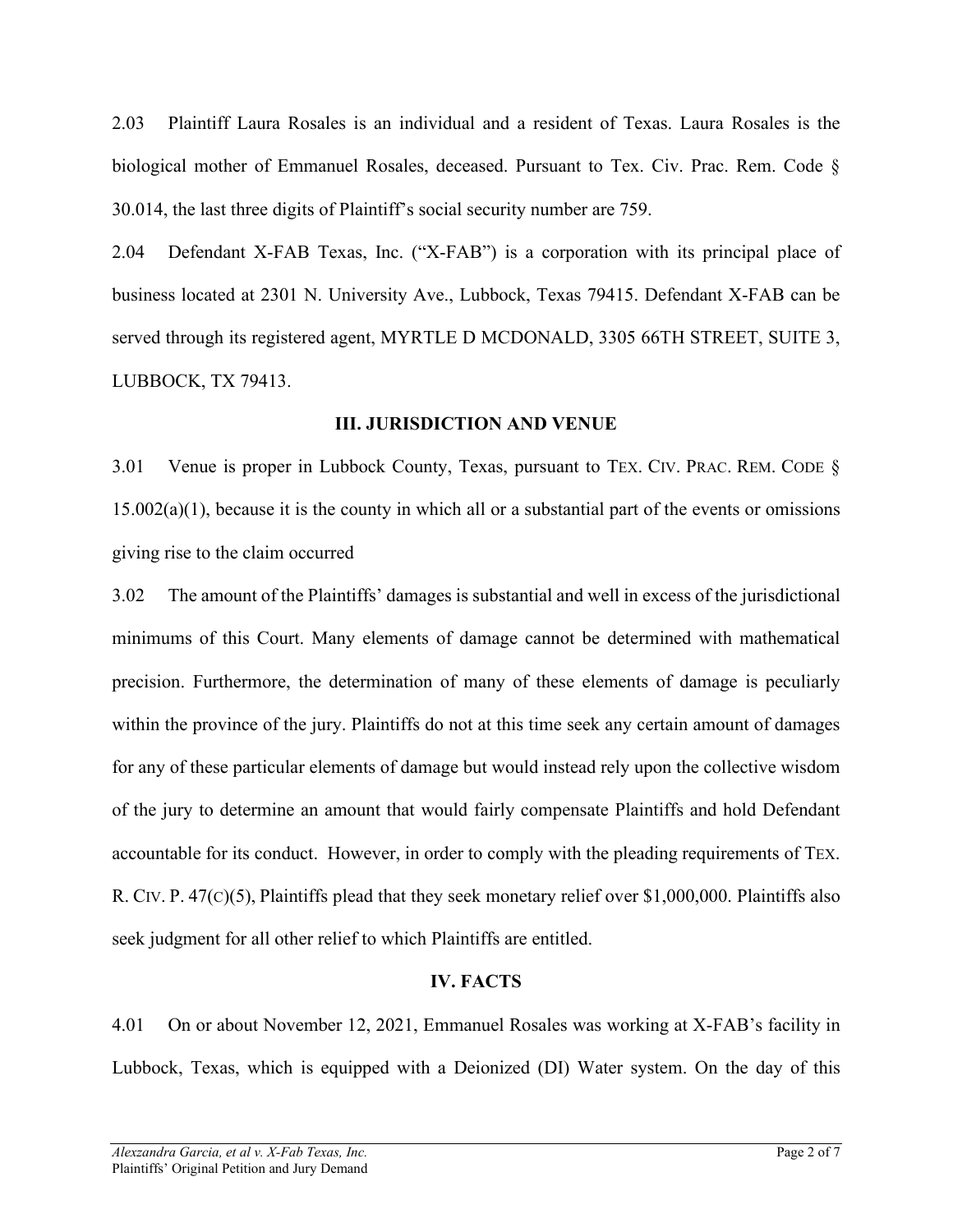incident, X-Fab added hydrogen peroxide to a tank associated with the DI water system which contained resin, creating an unsafe environment near the DI water system and water tanks. Emmanuel Rosales was later instructed to open a valve on the DI water system and an explosion occurred causing significant injuries to Emmanuel, which led to his death.

4.02 Defendant X-FAB's negligence proximately caused the incident, and the resulting injuries and damages sustained by Plaintiffs in the incident.

# **V. CAUSES OF ACTION**

### **Negligence**

5.01 Defendant's negligence was the proximate cause of the incident and said Defendant was negligent in many respects including, but not limited to, the following:

- a. Failing to provide adequate training to their employees;
- b. Failing to provide a safe place to work;
- c. Failing to properly design, construct and maintain the facility in Lubbock, Texas, including the DI water system;
- d. Failing to routinely inspect the facility in Lubbock, Texas, including the DI water system;
- e. Failing to have adequate safety procedures in place at the facility in Lubbock, Texas;
- f. Failing to take reasonable steps to safeguard others against the hazards associated with the DI water system;
- g. Failing to identify the risks of the DI water system;
- h. Failing to establish safe practices related to the DI water system;
- i. Failing to use safe practices related to the DI water system;
- j. Failing to take reasonable steps to provide a workplace which was free from recognized hazards that cause or are likely to cause serious physical harm;
- k. Failing to implement appropriate safety controls;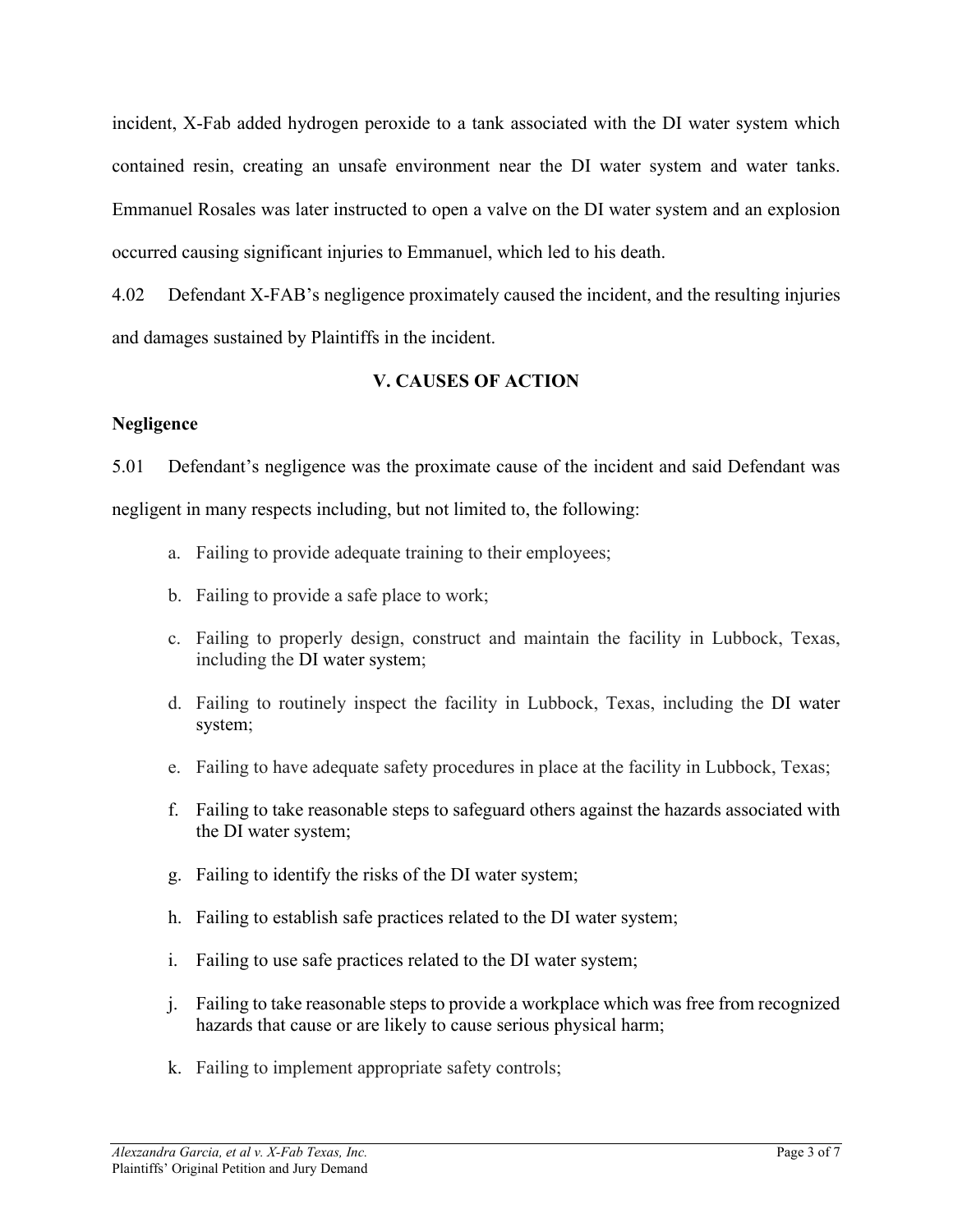- l. Failing to develop and maintain written safety information identifying workplace chemical and process hazards and equipment used in the processes;
- m. Failing to develop and implement written operating procedures for the chemical process, including procedures for each operating phase, operating limitations, and safety and health considerations;
- n. Failing to provide written safety and operating information to employees and provide training in operating procedures emphasizing hazards and safe practices; and,
- o. Failing to ensure contractors and contract employees are provided appropriate information and training.

### *Respondeat Superior* **of Defendant**

5.02 Vicarious liability for Plaintiffs' injuries and damages attaches to Defendant X-FAB through *respondeat superior* in the following respects:

- a. Defendant's employees were working in the course and scope of their employment leading to and at the time of the incident;
- b. Defendant's employees were acting in furtherance of Defendant X-FAB's business leading to and at the time of the incident;
- c. Defendant's employees were working for the accomplishment of the object for which they were hired; and
- d. Defendant's employees' negligence are a proximate cause of Plaintiffs' injuries and damages.

### **Gross Negligence**

5.03 The allegations of the preceding and succeeding paragraphs are incorporated herein by reference for all purposes.

5.04 The above-mentioned acts of negligence on the part of the Defendant were of such character as to make Defendant X-Fab guilty of gross negligence. Defendant's acts of negligence when viewed objectively from the standpoint of the Defendant involved an extreme degree of risk, considering the probability and magnitude of the potential harm to others. Defendant X-Fab had actual, subjective awareness of this risk, but nevertheless proceeded with conscious indifference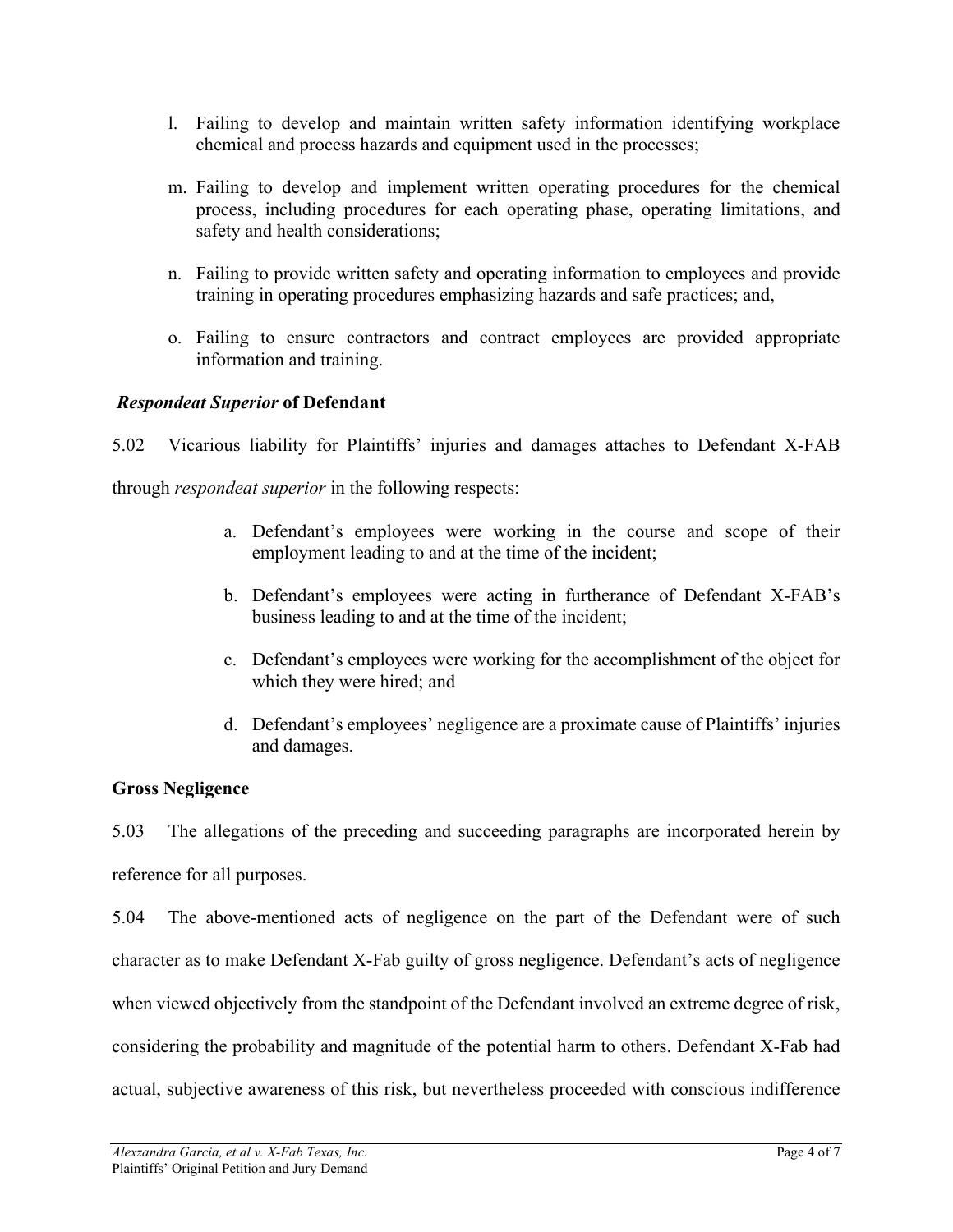to the rights, safety, and welfare of Plaintiffs. The gross negligence of Defendant X-Fab was a proximate cause of the fire and of the injuries and damages suffered by Plaintiffs. As a result of Defendant X-Fab's gross negligence, Plaintiffs seek and are entitled to an award of exemplary damages.

### **VI. DAMAGES**

#### **A. Wrongful Death Claims**

6.01 Plaintiffs have each individually suffered a severe loss associated with the death of their father and/or son, Emmanuel Rosales, and the resulting destruction of their relationships, including the loss of the positive benefits flowing from the love, comfort, companionship, and society from Emmanuel Rosales, deceased.

6.02 As a direct and proximate result of Defendant's conduct, Plaintiffs have each individually suffered damages for the wrongful death of Emmanuel Rosales as follows:

- a. Loss of companionship and society sustained in the past and which will reasonably be sustained in the future;
- b. Mental anguish sustained in the past and which will reasonably be sustained in the future;
- c. Loss of consortium; and
- d. Loss of care & support.

#### **VII. FOR THE COURT ONLY**

7.01 At all times relevant hereto, Defendant was a "non-subscriber" to workers' compensation insurance, as that term is defined under the Texas Labor Code, meaning that Defendant did not have a current policy of workers' compensation insurance coverage. Plaintiffs are therefore entitled to protection of all of the provisions of the Texas Labor Code afforded to Plaintiffs in nonsubscriber actions.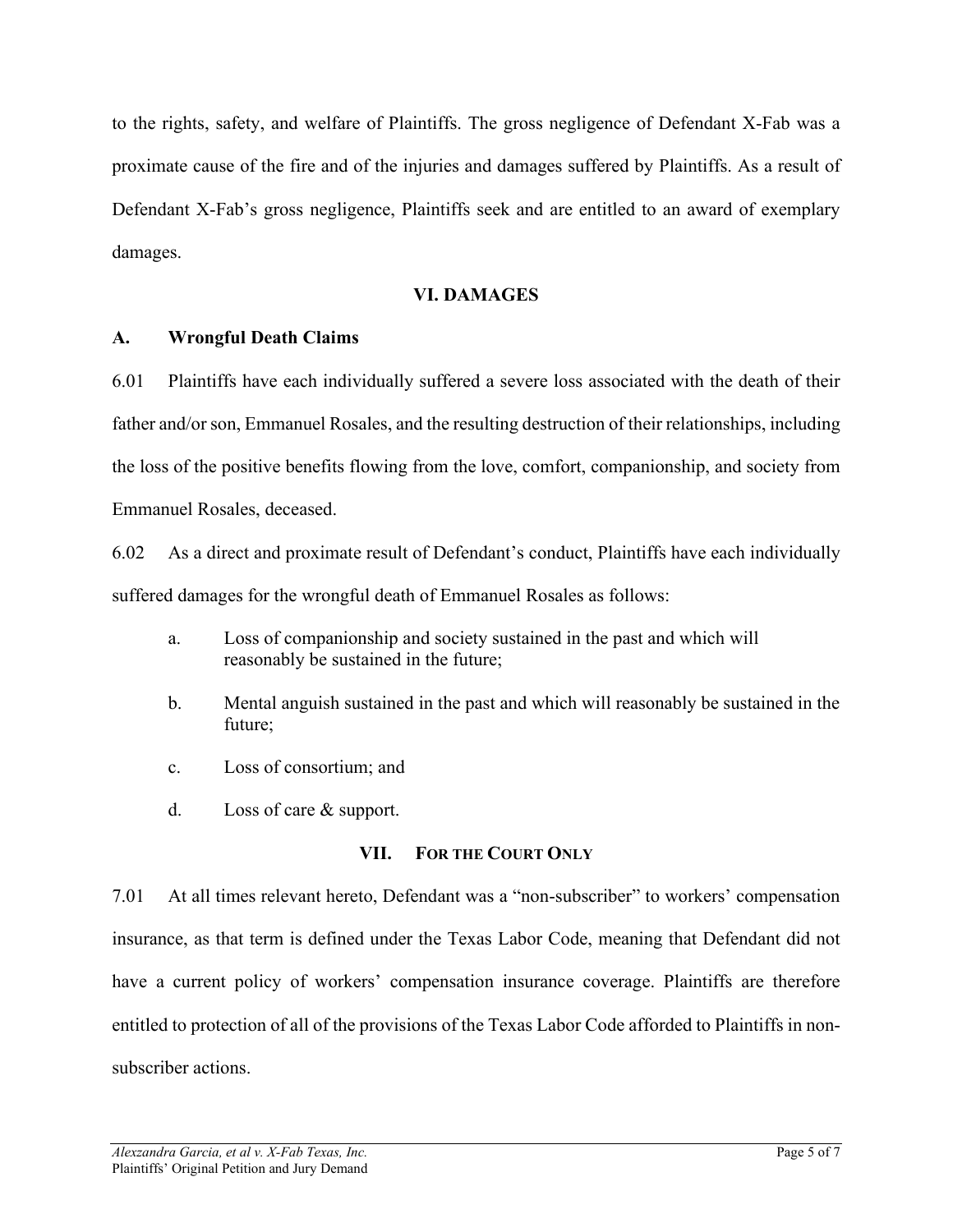### **VIII. PRAYER**

8.01 WHEREFORE, PREMISES CONSIDERED, Plaintiffs respectfully request Defendant X-FAB be cited to appear and answer and that upon final trial by jury, Plaintiffs recover against Defendant the following:

- 1. Compensatory and Punitive damages as set forth above;
- 2. Pre-judgment and post-judgment interest as allowed by law;
- 3. Costs of court; and
- 4. Such other, further and different relief to which Plaintiffs may show themselves justly entitled.

Respectfully Submitted,

GLASHEEN, VALLES & INDERMAN, LLP P.O. Box 1976 (79408-1976) 1302 Texas Avenue Lubbock, Texas 79401 (806) 776-1332 – Direct (806) 329-0595 – Facsimile [efile.jmedina@gvilaw.com](mailto:efile.jmedina@gvilaw.com)

*/s/ Jason Medina* Jason Medina State Bar No. 24046417

### **ATTORNEYS FOR PLAINTIFFS**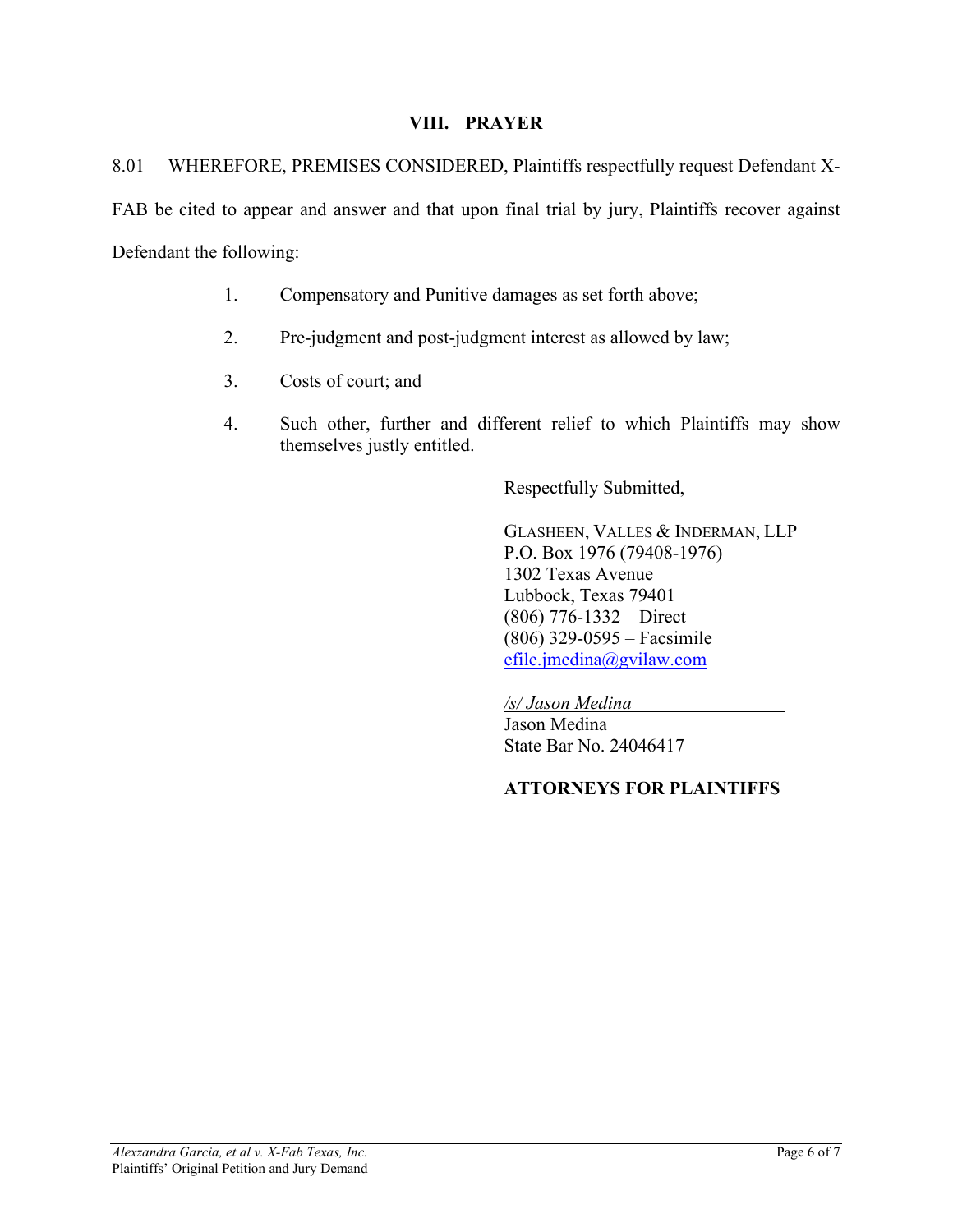# **JURY DEMAND**

Plaintiffs hereby respectfully demand a trial by jury in this cause and herewith pay the required fee.

*/s/ Jason Medina* 

Jason Medina